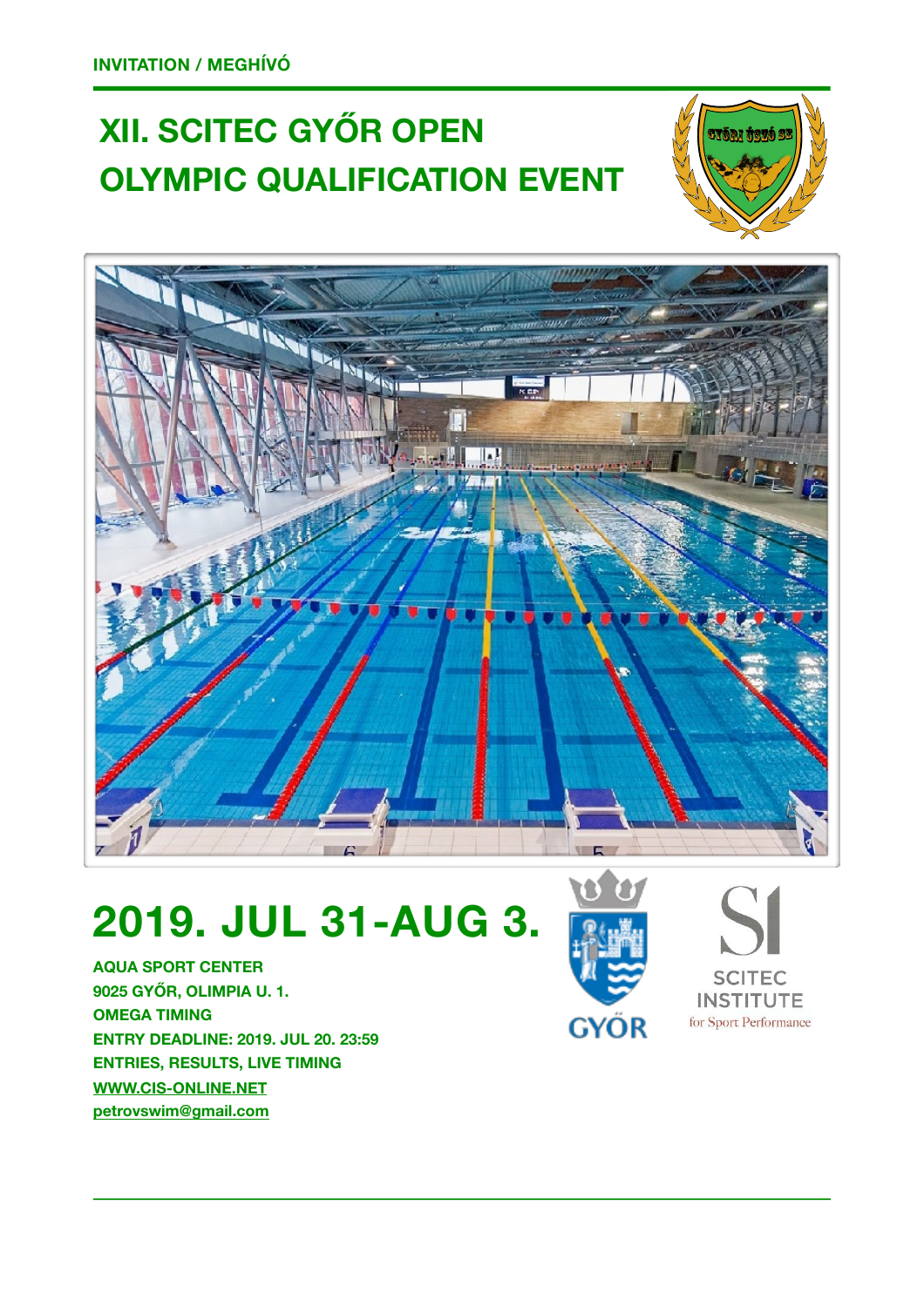## **GENERAL REGULATIONS**

#### **1.**

**The competition will be held under the Rules of FINA. A versenyen a FINA szabályai a mérvadók.** 

#### **2.**

**During the heats and the 400IM, 1500FR, 800 FR timed finals, the 3 strongest heats come first in all events except the 400 free. After the "strong session", competition proceeds with the slower heats/timed finals. All heats and finals are held on 10 lanes. The 5 strongest 400 free heats are organized during the afternoon session, one per each age group.** 

**Valamennyi versenyszámban (idő- vagy előfutam) a három legerősebb futammal kezdődik a verseny, kivéve a 400m gyorsot. Az "erős futamok" után a verseny a gyengébb futamokkal folytatódik. A verseny 10 pályán kerül megrendezésre. 400 méteres gyorsúszásban az 5 legerősebb futam (korcsoportonként 1) délután kerül megrendezésre, értelemszerűen a fennmaradó futamok közül kerülnek ki a délelőtti "erős futamok".** 

#### **3.**

#### **Age groups**

| <b>AGE GROUP</b> | <b>MEN</b><br><b>WOMEN</b> |                  |
|------------------|----------------------------|------------------|
| "OPEN"           | 2001 AND OLDER             | 2001 AND OLDER   |
| <b>JUNIOR 1</b>  | 2002-2003                  | 2002-2003        |
| JUNIOR 2         | 2004-2005                  | 2004-2005        |
| <b>JUNIOR 3</b>  | 2006-2007                  | 2006-2007        |
| <b>JUNIOR 4</b>  | 2008 AND YOUNGER           | 2008 AND YOUNGER |

#### **4.**

**Medal ceremony Top 3 swimmers from each age group final are rewarded with a medal Az első három helyezett valamennyi korosztályban érem díjazásban részesül.**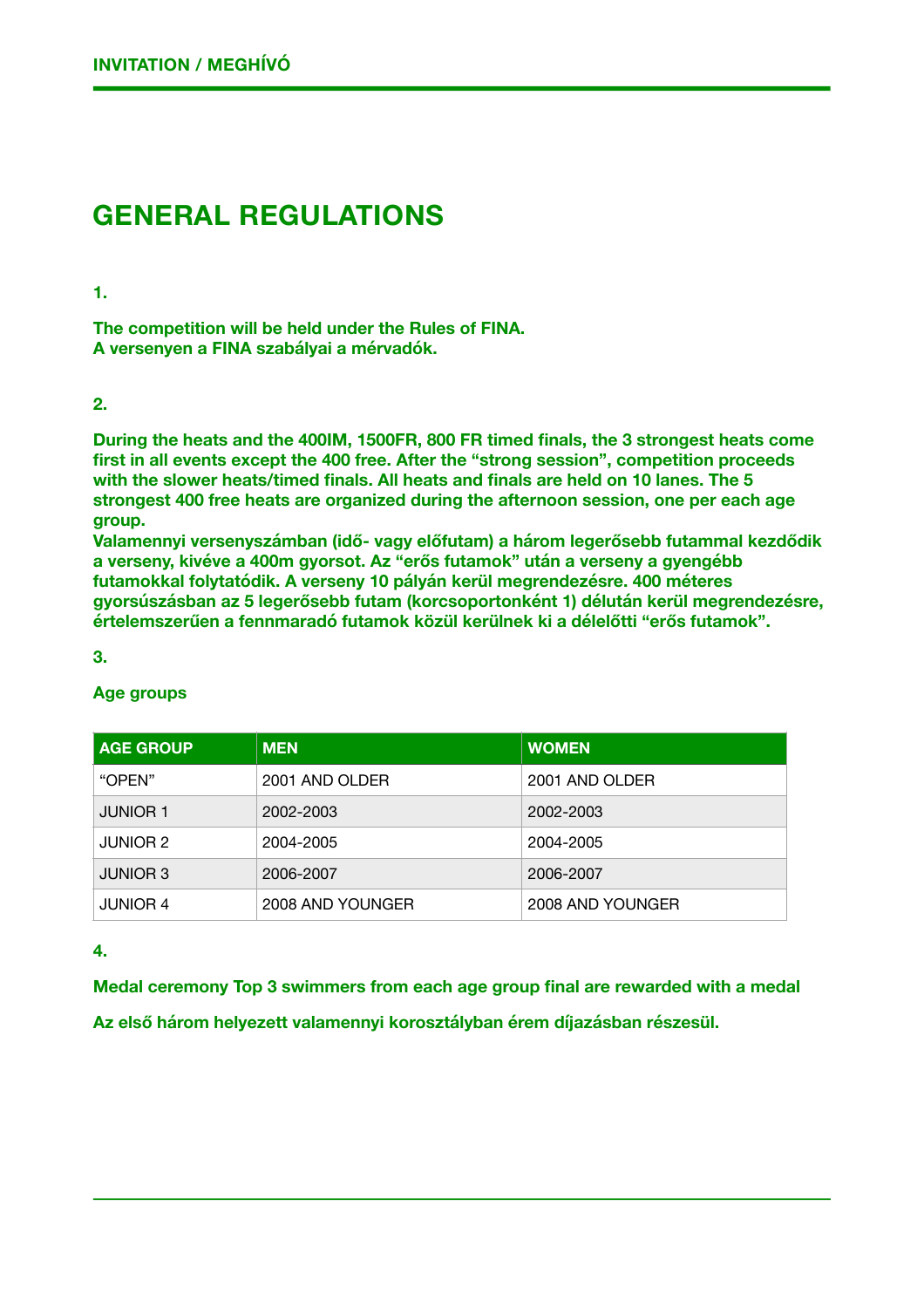| <b>SCITEC GYŐR OPEN</b>   |                    |                   |                     |                     |  |
|---------------------------|--------------------|-------------------|---------------------|---------------------|--|
|                           | <b>DAY 1.</b>      | <b>DAY 2.</b>     | <b>DAY 3.</b>       | <b>DAY 4.</b>       |  |
| <b>WARM UP: 7:00-8:15</b> | <b>OFF</b>         | <b>50 W FREE</b>  | <b>50 W FLY</b>     | 50 W BACK           |  |
| <b>HEATS</b>              |                    | 50 M FREE         | <b>50 M FLY</b>     | 50 M BACK           |  |
|                           |                    | 50 W BREAST       | 200 W MEDLEY        | <b>200 W FLY</b>    |  |
|                           |                    | 50 M BREAST       | 200 M MEDLEY        | <b>200 M FLY</b>    |  |
|                           |                    | <b>100 W FLY</b>  | 100 W BACK          | <b>100 W BREAST</b> |  |
|                           |                    | <b>100 M FLY</b>  | 100 M BACK          | 100 M BREAST        |  |
|                           |                    | <b>200 W BACK</b> | <b>200 W BREAST</b> | <b>100 W FREE</b>   |  |
|                           |                    | 200 M BACK        | <b>200 M BREAST</b> | <b>100 M FREE</b>   |  |
|                           |                    | <b>200 W FREE</b> | <b>400 W FREE</b>   |                     |  |
|                           |                    | <b>200 M FREE</b> | <b>400 M FREE</b>   |                     |  |
|                           |                    |                   |                     |                     |  |
| <b>FINALS</b>             | 15:00              | 17:00             | 17:00               | 17:00               |  |
|                           | 400 W MEDLEY       | <b>50 W FREE</b>  | <b>50 W FLY</b>     | 50 W BACK           |  |
|                           | 400 M MEDLEY       | 50 M FREE         | <b>50 M FLY</b>     | 50 M BACK           |  |
|                           | <b>800 W FREE</b>  | 50 W BREAST       | 200 W MEDLEY        | <b>200 W FLY</b>    |  |
|                           | <b>1500 M FREE</b> | 50 M BREAST       | 200 M MEDLEY        | <b>200 M FLY</b>    |  |
|                           |                    | <b>100 W FLY</b>  | 100 W BACK          | 100 W BREAST        |  |
|                           |                    | <b>100 M FLY</b>  | 100 M BACK          | 100 M BREAST        |  |
|                           |                    | <b>200 W BACK</b> | <b>200 W BREAST</b> | <b>100 W FREE</b>   |  |
|                           |                    | <b>200 M BACK</b> | <b>200 M BREAST</b> | <b>100 M FREE</b>   |  |
|                           |                    | <b>200 W FREE</b> | <b>400 W FREE</b>   |                     |  |
|                           |                    | <b>200 M FREE</b> | <b>400 M FREE</b>   |                     |  |

**The entry fee is 6 Euro per single start. A nevezési díj 6 Euro rajtonként.**